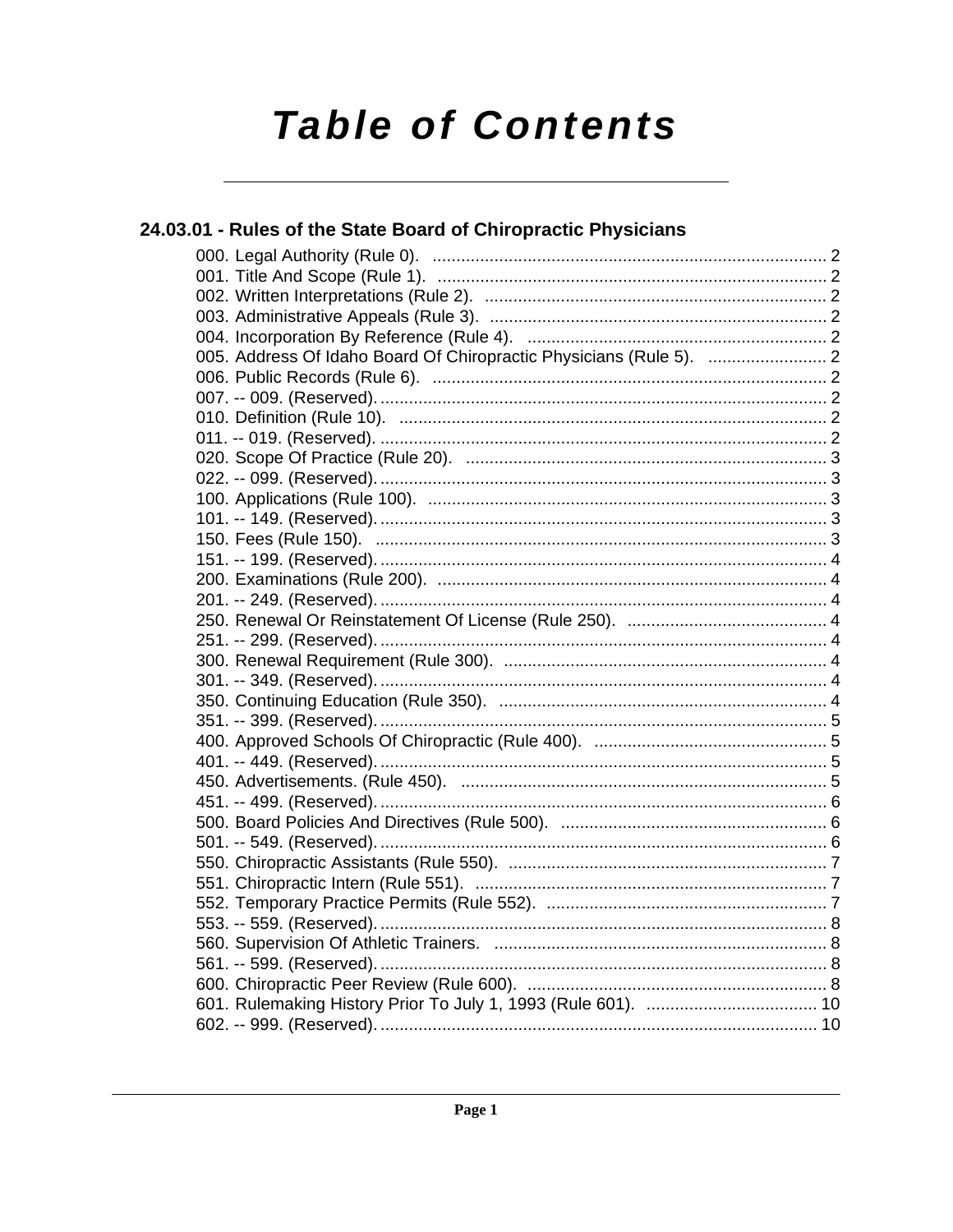### **IDAPA 24 TITLE 03 CHAPTER 01**

### **24.03.01 - RULES OF THE STATE BOARD OF CHIROPRACTIC PHYSICIANS**

### <span id="page-1-1"></span><span id="page-1-0"></span>**000. LEGAL AUTHORITY (RULE 0).**

These rules are hereby prescribed and established pursuant to the authority vested in the State Board of Chiropractic Physicians by the provisions of Section 54-707, Idaho Code. (7-1-93)

### <span id="page-1-2"></span>**001. TITLE AND SCOPE (RULE 1).**

These rules shall be cited as IDAPA 24.03.01, "Rules of the State Board of Chiropractic Physicians." (7-1-93)

### <span id="page-1-3"></span>**002. WRITTEN INTERPRETATIONS (RULE 2).**

The board may have written statements that pertain to the interpretation of the rules of this chapter. Such interpretations, if any, are available for public inspection and copying at cost in the main office of the Bureau of Occupational Licenses. (3-15-02) Occupational Licenses.

### <span id="page-1-4"></span>**003. ADMINISTRATIVE APPEALS (RULE 3).**

Administrative appeals shall be governed by the Administrative Procedure Act, Title 67, Chapter 52, Idaho Code.

(3-15-02)

### <span id="page-1-5"></span>**004. INCORPORATION BY REFERENCE (RULE 4).**

These rules do not incorporate by reference any document other than those sections of Idaho Code so referenced. (3-15-02)

### <span id="page-1-6"></span>**005. ADDRESS OF IDAHO BOARD OF CHIROPRACTIC PHYSICIANS (RULE 5).**

[The office of the Board of Chiropractic Physicians is located within the Bureau of Occupational Licenses, Owyhee](mailto:chi@ibol.idaho.gov)  Plaza, 1109 Main Street, Suite 220, Boise, Idaho 83702-5642. The phone number of the Board is (208) 334-3233. The Board's FAX number is (208) 334-3945. The Board's e-mail address is chi@ibol.idaho.gov. The Board's official [web site is at](mailto:chi@ibol.idaho.gov) [http://www.ibol.idaho.gov/chi.htm. \(4-11-06\)](http://www.ibol.idaho.gov/chi.htm)

### <span id="page-1-7"></span>**006. PUBLIC RECORDS (RULE 6).**

The records associated with the Board of Chiropractic Physicians are subject to the provisions of the Idaho Public Records Act, Title 9, Chapter 3, Idaho Code. (3-15-02)

### <span id="page-1-8"></span>**007. -- 009. (RESERVED).**

### <span id="page-1-9"></span>**010. DEFINITION (RULE 10).**

<span id="page-1-12"></span>**01. Board**. The State Board of Chiropractic Physicians as prescribed in Section 54-703, Idaho Code. (7-1-93)

**02. Bureau**. The Bureau of Occupational Licenses as prescribed in Section 67-2602, Idaho Code. (3-15-02)

**03. Inactive Status**. The status of licensure that has been made inactive by compliance with Section 54-708(2) and Subsection 300.02. The holder of an inactive license may not practice chiropractic in Idaho. (3-15-02)

**04. Inactive Retired**. The status of a licensee who is over sixty-five (65) years of age, has paid the inactive retired fee and is permanently retired from the practice of chiropractic. The holder of an inactive retired license may not practice chiropractic in Idaho. (3-15-02)

<span id="page-1-11"></span>**05.** Athletic Trainer. A person licensed by the Idaho Board of Medicine pursuant to Section 54-3909, Idaho Code. (4-11-06) Idaho Code. (4-11-06)

### <span id="page-1-10"></span>**011. -- 019. (RESERVED).**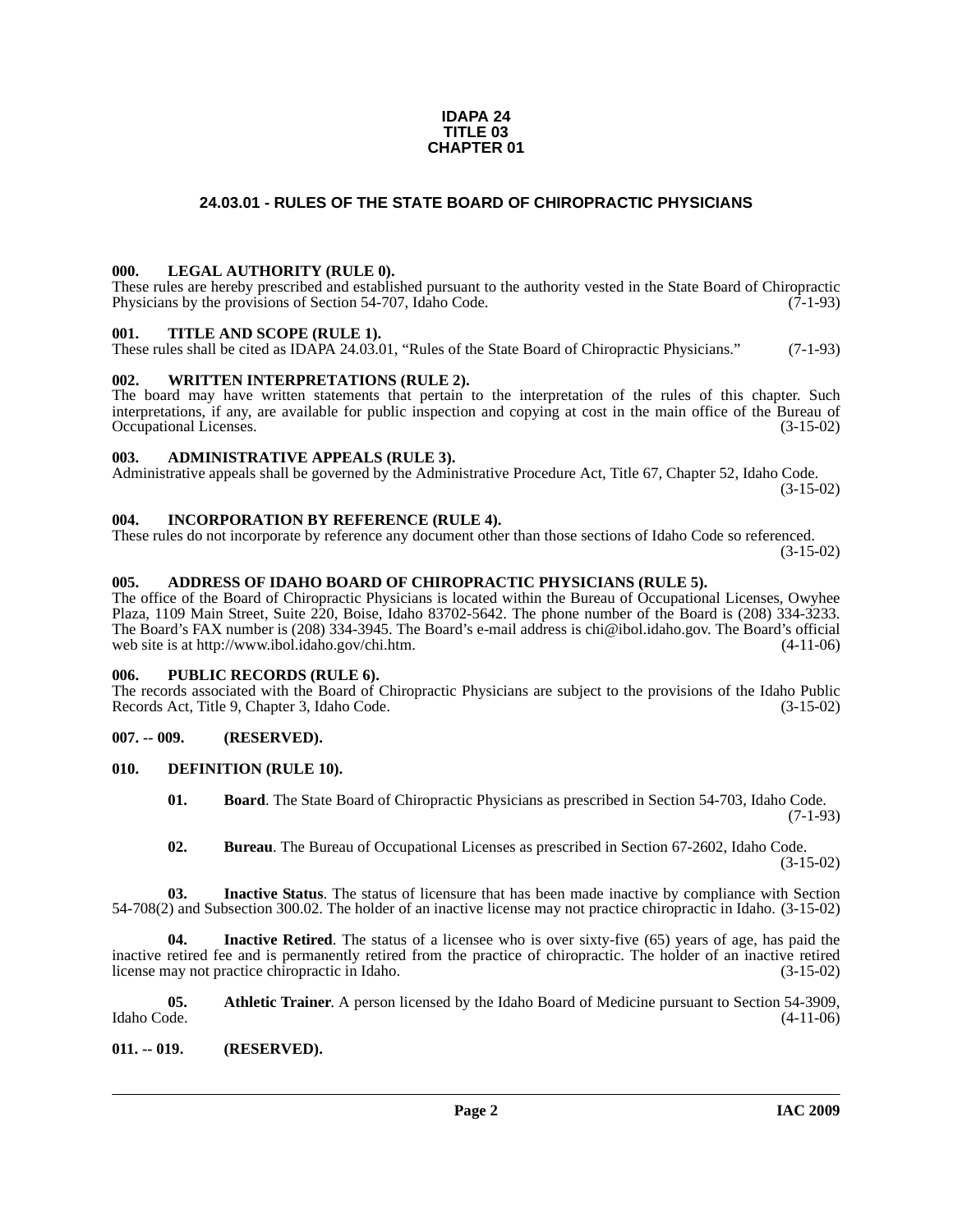### *Bureau of Occupational Licenses*

### *IDAHO ADMINISTRATIVE CODE IDAPA 24.03.01 - Rules of the State Board*

### <span id="page-2-12"></span><span id="page-2-0"></span>**020. SCOPE OF PRACTICE (RULE 20).**

Clinical nutritional methods as referenced in Section 54-704, Idaho Code, include, but are not limited to the clinical use, administration, recommendation, compounding, prescribing, selling, and distributing vitamins, minerals, botanical medicine, herbals, homeopathic, phytonutrients, antioxidants, enzymes, and glandular extracts, durable and non-durable medical goods and devices in all their forms. (4-2-08)

### <span id="page-2-1"></span>**022. -- 099. (RESERVED).**

### <span id="page-2-7"></span><span id="page-2-2"></span>**100. APPLICATIONS (RULE 100).**

**01. Application**. Applications on forms furnished by the Bureau of Occupational Licenses must be accompanied by an unmounted passport photograph taken within the twelve (12) months preceding the date of application. (3-15-02) application. (3-15-02)

<span id="page-2-11"></span>

| 02. | <b>Qualifications.</b> | $(7-1-93)$ |
|-----|------------------------|------------|
|     |                        |            |

| New applicants will meet the following requirements: | $(7-1-93)$ |
|------------------------------------------------------|------------|
| National Boards Parts I, II, III, and IV.            | $(7-1-99)$ |

ii. Graduation from a CCE approved college or university. (7-1-93)

iii. Applicants will be required to sign an affidavit swearing under oath that they have fully reviewed and understand and will abide by the Chiropractic Act, Title 54, Chapter 7, Idaho Code, and the Board's Rules, IDAPA 24, Title 03, Chapter 01, "Rules of the State Board of Chiropractic Physicians." (7-1-99)

**b.** Endorsement applicants will meet the following requirements:  $(7-1-93)$ 

i. Successful passage of the National Boards Parts which were in effect at the time of graduation from chiropractic college and physiotherapy. (4-2-08)

ii. If licensed prior to January, 1980, CCE approved college or university not required. If licensed after January, 1980, applicant must have graduated from a CCE approved college or university. (7-1-93)

iii. Five (5) years of consecutive practice immediately prior to application in another state without discipline.  $(4-2-08)$ 

iv. National Board Special Purposes Examination for Chiropractors (SPEC). (7-1-99)

v. Applicants will be required to sign an affidavit swearing under oath that they have fully reviewed and understand and will abide by the Chiropractic Act, Title 54, Chapter 7, Idaho Code, and the Board's Rules, IDAPA 24.03.01, "Rules of the State Board of Chiropractic Physicians." (7-1-99)

### <span id="page-2-3"></span>**101. -- 149. (RESERVED).**

### <span id="page-2-4"></span>**150. FEES (RULE 150).**

<span id="page-2-13"></span><span id="page-2-10"></span><span id="page-2-9"></span><span id="page-2-8"></span><span id="page-2-6"></span><span id="page-2-5"></span>

| 01. | <b>Application Fee.</b> Application Fee (includes original license) - Two hundred fifty dollars (\$250). | $(3-10-00)$ |
|-----|----------------------------------------------------------------------------------------------------------|-------------|
| 02. | <b>Annual Renewal Fee.</b> Annual Renewal Fee - One hundred dollars (\$100).                             | $(7-1-93)$  |
| 03. | <b>Inactive License.</b> Inactive License - Fifty dollars (\$50).                                        | $(7-1-93)$  |
| 04. | <b>Inactive.</b> Inactive (retired, age sixty-five (65) and over) License - Five dollars (\$5).          | $(7-1-93)$  |
| 05. | <b>Temporary Permit Fee.</b> Temporary Permit Fee - Fifty dollars (\$50).                                | $(7-1-93)$  |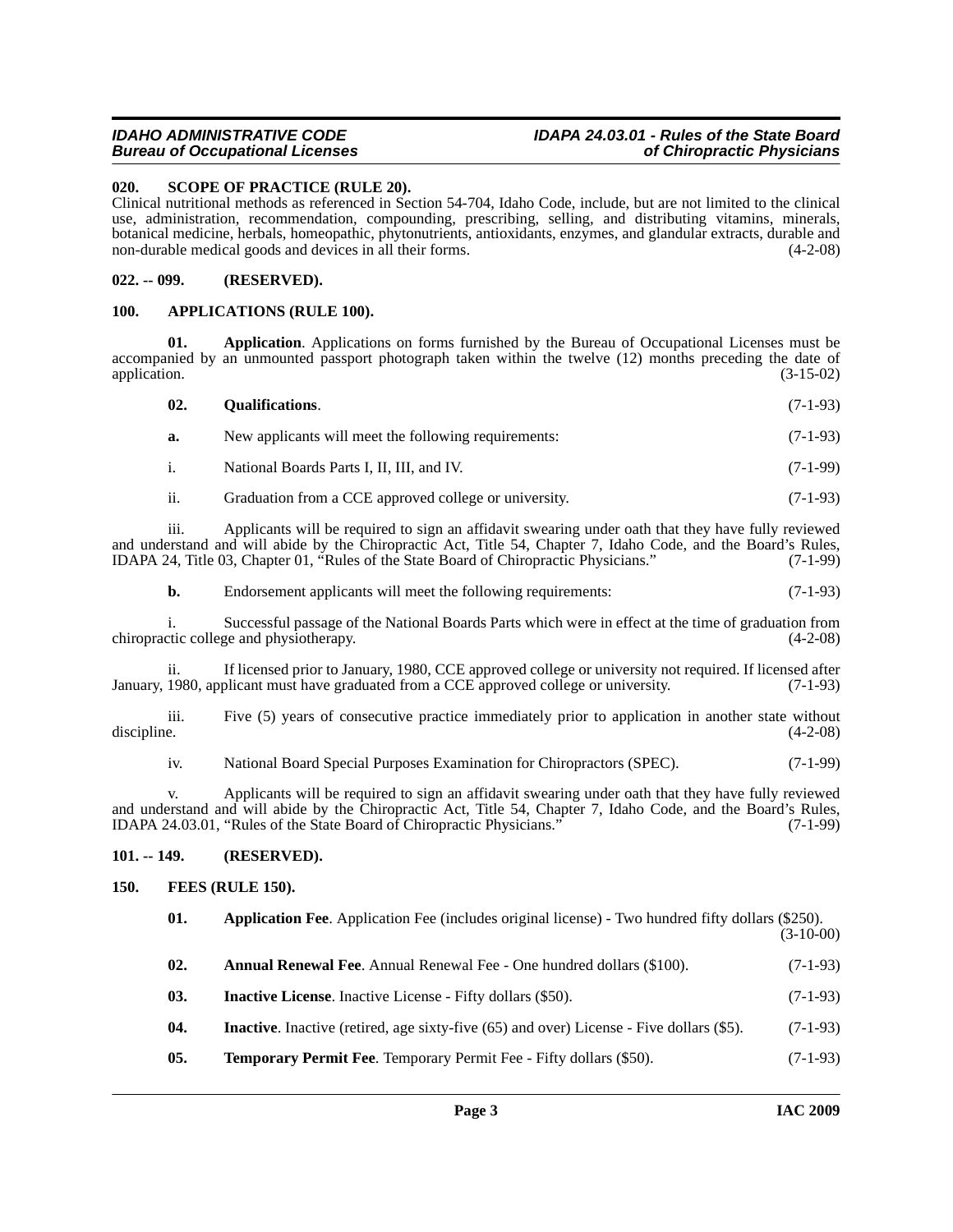<span id="page-3-13"></span>**06. Non-Refundable**. All fees are non-refundable. (7-1-93)

### <span id="page-3-0"></span>**151. -- 199. (RESERVED).**

### <span id="page-3-1"></span>**200. EXAMINATIONS (RULE 200).**

It shall be the applicant's duty to take and successfully pass the National Board Examinations administered by the National Board of Chiropractic Examiners as specified in these rules. (3-10-00) National Board of Chiropractic Examiners as specified in these rules.

### <span id="page-3-2"></span>**201. -- 249. (RESERVED).**

### <span id="page-3-15"></span><span id="page-3-3"></span>**250. RENEWAL OR REINSTATEMENT OF LICENSE (RULE 250).**

<span id="page-3-11"></span>**01. Expiration Date**. All chiropractic licenses expire and must be renewed annually in accordance with Section 67-2614, Idaho Code. Licenses not so renewed will be canceled. (5-3-03)

<span id="page-3-14"></span>**02. Reinstatement**. Any license canceled for failure to renew may be reinstated in accordance with Section 67-2614, Idaho Code, with the exception that the reinstatement fee shall be two hundred fifty dollars (\$250) and the applicant shall submit proof of having met the required continuing education for the year of reinstatement.  $(5-3-03)$ 

<span id="page-3-9"></span>**03. Canceled License**. A license that has been canceled for a period of more than five (5) years may be re-issued in accordance with section 67-2614, Idaho Code. (5-3-03)

### <span id="page-3-4"></span>**251. -- 299. (RESERVED).**

### <span id="page-3-5"></span>**300. RENEWAL REQUIREMENT (RULE 300).**

<span id="page-3-16"></span><span id="page-3-8"></span>

| -01. | <b>Active Status.</b> Each renewal application must be accompanied by: |  |  | $(7-1-93)$ |
|------|------------------------------------------------------------------------|--|--|------------|
|------|------------------------------------------------------------------------|--|--|------------|

**a.** The established fee and; (7-1-93)

**b.** Certification of having attended and completed a minimum of twelve (12) hours of scientific clinics, forums, or chiropractic study within the previous twelve (12) months, as approved by the Idaho Board of Chiropractic Physicians. Effective January 1, 2009, certification of having attended and completed a minimum of eighteen (18) hours of scientific clinics, forums, or chiropractic study within the previous twelve (12) months, as approved by the board. (4-2-08)  $(4-2-08)$ 

<span id="page-3-12"></span>**02. Inactive Status**. Each application for an Inactive status license must be accompanied by: (3-15-02)

**a.** The established fee; and (3-15-02)

<span id="page-3-17"></span>**b.** A written request to change a current active license to an inactive license.  $(3-15-02)$ 

**03. Waiving Continued Education Requirements**. All continued education requirements will be waived for any year or portion thereof that a licensee maintains an inactive license and is not actively practicing in Idaho. Inactive license renewal notices and licenses will be marked "Inactive." When the licensee desires active status, he must show acceptable fulfillment of continuing educational requirements for the current year and submit a fee equivalent to the difference between the inactive and active renewal fee. The continuing educational requirement and the fees will not be prorated for a partial year. (3-15-02) and the fees will not be prorated for a partial year.

### <span id="page-3-6"></span>**301. -- 349. (RESERVED).**

### <span id="page-3-10"></span><span id="page-3-7"></span>**350. CONTINUING EDUCATION (RULE 350).**

In order to further protect the public health and to facilitate the administration of the Chiropractic Act, the board has formulated the following rules: (7-1-93) formulated the following rules: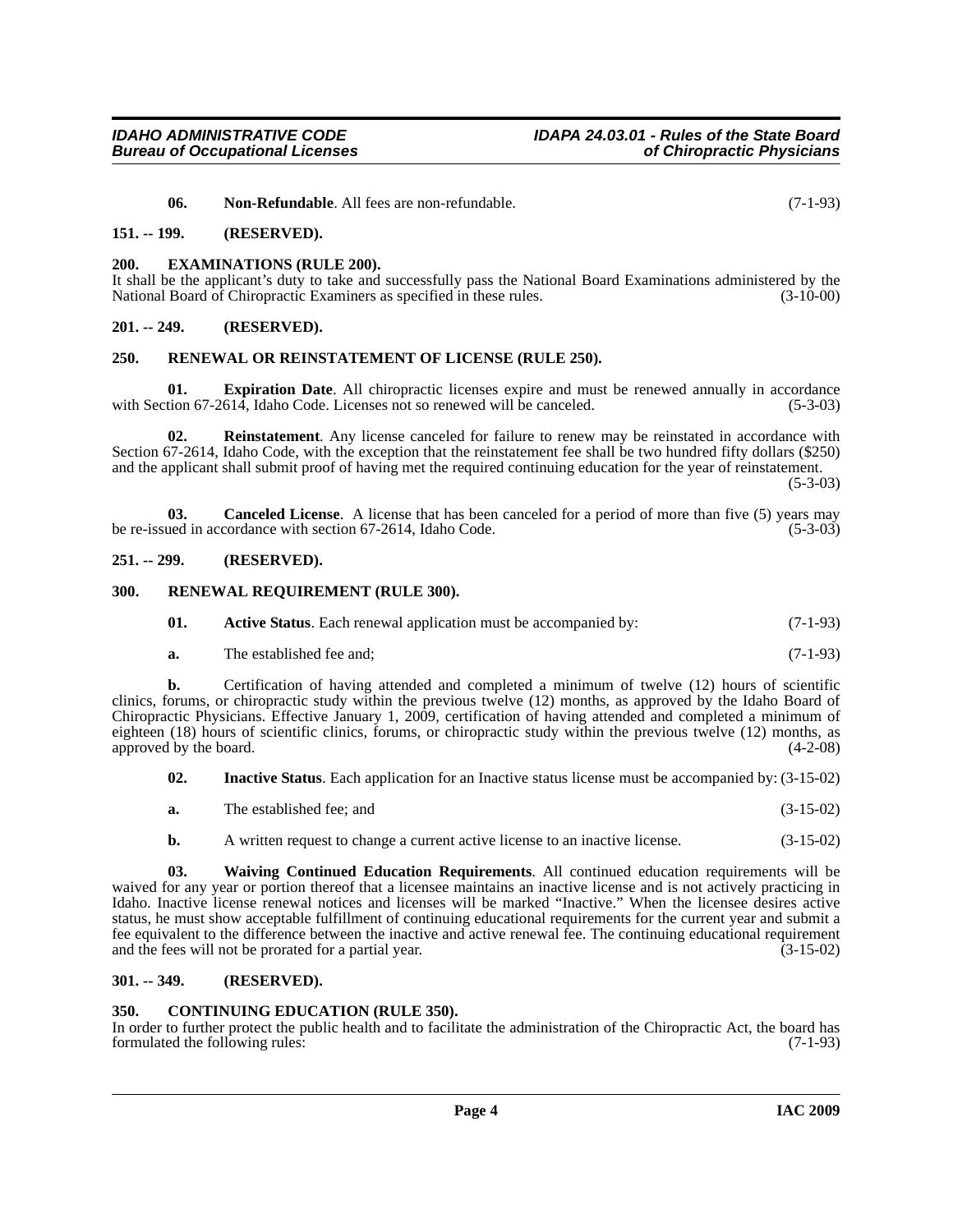### *IDAHO ADMINISTRATIVE CODE IDAPA 24.03.01 - Rules of the State Board* **Bureau of Occupational Licenses**

**01. Subject Material**. The subject material of the continuing education requirement shall be germane actice of chiropractic and either: (3-15-02) to the practice of chiropractic and either;

<span id="page-4-11"></span>

| Sponsored by an approved school of chiropractic; or | $(3-15-02)$ |
|-----------------------------------------------------|-------------|
| Otherwise approved by the board.                    | $(3-15-02)$ |

<span id="page-4-12"></span>**c.** "Germane to the practice of chiropractic" shall be limited to Section 54-704(1), Idaho Code.

**02. Verification of Attendance**. It shall be necessary for each licensee to maintain verification of attendance by securing authorized signatures or other documentation from the course instructors or sponsoring institution substantiating any and all hours attended by the applicant. This verification shall be maintained by the licensee and provided to the Board upon the request of the Board or its agent. (3-15-02)

<span id="page-4-7"></span>**03. Distance Learning and Home Study**. The board may approve a course of study for continuing education credit that does not include the actual physical attendance of the applicant in a face-to-face setting with the course instructor. Distance Learning or Home Study courses shall be eligible for continuing education credits if sponsored by an approved school of chiropractic or upon approval by the board. Licensee shall not accumulate more than six (6) continuing education hours per renewal period from distance learning or home study. (4-2-08)

<span id="page-4-9"></span>**04. Requests for Approval**. All requests for approval or pre-approval of educational programs must be made to the board in writing, and must be accompanied by a statement that includes the name of the instructor or instructors, the date and time and location of the course, the specific agenda for the course, the number of continuing education credit hours requested, and a statement of how the course is believed to be pertinent to the practice of chiropractic. (3-15-02)

### <span id="page-4-0"></span>**351. -- 399. (RESERVED).**

### <span id="page-4-1"></span>**400. APPROVED SCHOOLS OF CHIROPRACTIC (RULE 400).**

### <span id="page-4-10"></span><span id="page-4-5"></span>**01. Requirement for Approval**. (7-1-93)

**a.** The Idaho Board of Chiropractic Physicians will consider only that school or college or university of chiropractic as a reputable school, college or university of chiropractic in good standing if such school, college or university conforms to the requirements of "recognized candidate for accreditation," or "accredited" of the Council of Chiropractic Education or any foreign country college which meets equivalent standards as determined by the Idaho Board of Chiropractic Physicians and teaches accredited courses in all the subjects set forth in Section 54-709(1)(b), Idaho Code. (7-1-93)

**b.** Regardless of the Council on Chiropractic Education status, the Board may make additional requirements for approval as a reputable school, college or university of Chiropractic. (7-1-93)

<span id="page-4-8"></span>**02. New Schools**. Those graduates of new schools of chiropractic will only be accepted for licensure application provided the school reaches "recognized candidate for accreditation" status with the Council on Chiropractic Education within one year following the first graduating class and are approved by the Idaho Board of Chiropractic Physicians. (7-1-93)

### <span id="page-4-2"></span>**401. -- 449. (RESERVED).**

### <span id="page-4-4"></span><span id="page-4-3"></span>**450. ADVERTISEMENTS. (RULE 450).**

No chiropractor shall disseminate or cause the dissemination of any advertisement or advertising which is any way fraudulent, false, deceptive or misleading. Any advertisement or advertising shall be deemed by the board to be fraudulent, false, deceptive, or misleading if it: (7-1-93)

<span id="page-4-6"></span>**01. Contains a Misrepresentation of Fact**. Contains a misrepresentation of fact; or (7-1-93)

(3-15-02)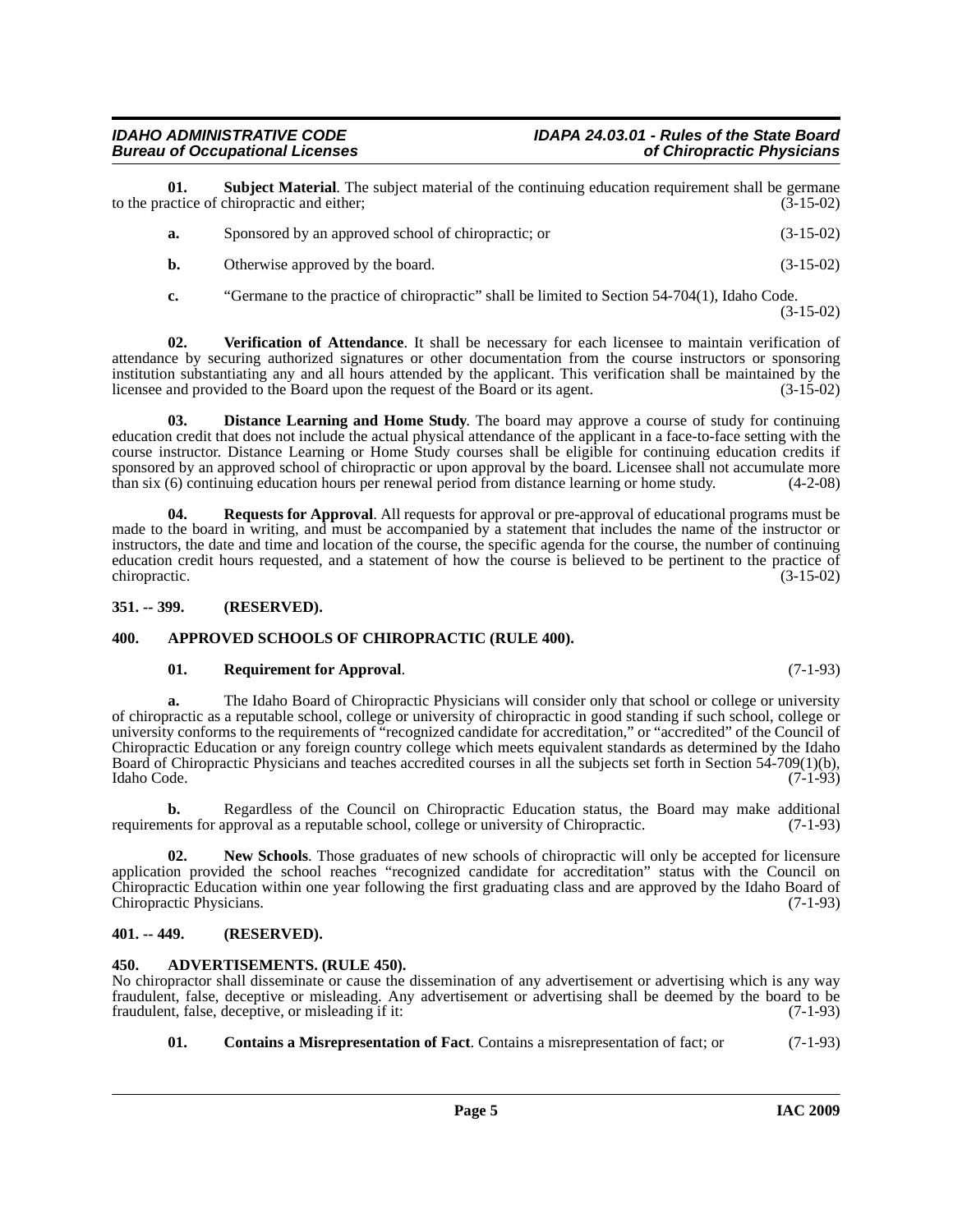### *Bureau of Occupational Licenses*

## *IDAHO ADMINISTRATIVE CODE IDAPA 24.03.01 - Rules of the State Board*

<span id="page-5-15"></span>**02. Misleading or Deceptive**. Is misleading or deceptive because in its content or in the context in which it is presented it makes only a partial disclosure of relevant facts. More specifically, it is misleading and deceptive for a chiropractor to advertise free services (i.e. x-rays, examination, etc.) or services for a specific charge when in fact the chiropractor is transmitting a higher charge for the advertised services to a third party payor for payment or charges the patient or a third party. It is misleading and deceptive for a chiropractor or a group of chiropractors to advertise a chiropractic referral service or bureau unless the advertisement specifically names each of the individual chiropractors who are participating in the referral service or bureau: or (7-1-93) the individual chiropractors who are participating in the referral service or bureau; or

<span id="page-5-9"></span>**03. Creates False, or Unjustified Expectations of Beneficial Treatment or Successful Cures**. Creates false, or unjustified expectations of beneficial treatment or successful cures; or (7-1-93)

<span id="page-5-3"></span>**04. Appeals Primarily to Lay Person**. Is likely to appeal primarily to a lay person's fears, ignorance, ies regarding his state of health or physical well-being: or or anxieties regarding his state of health or physical well-being; or

<span id="page-5-13"></span>**05. Fails to Identify**. Fails to identify conspicuously the chiropractor or chiropractors referred to in the ng as a chiropractor or chiropractors; or  $(7-1-93)$ advertising as a chiropractor or chiropractors; or

<span id="page-5-14"></span>**06. Failure to Perform**. Contains any representations or claims, as to which the chiropractor, referred to in the advertising, fails to perform; or  $(7-1-93)$ 

<span id="page-5-17"></span>**07. Use of the Term "Chiropractor."** Contains any representation which identifies the chiropractic practice being advertised by a name which does not include the terms "chiropractor," "chiropractic," or some easily recognizable derivative thereof; or recognizable derivative thereof; or

<span id="page-5-4"></span>**08. Area of Practice**. Contains any representation regarding a preferred area of practice or an area of practice in which the practitioner in fact specializes, which represents or implies that such specialized or preferred area of practice requires, or that the practitioner has received any license or recognition by the state of Idaho or its authorized agents, which is superior to the license and recognition granted to any chiropractor who successfully meets the licensing requirements of Chapter 7, Title 54, Idaho Code; or (7-1-93)

<span id="page-5-10"></span>**Deceptive or Misleading Heading**. Appears in any classified directory, listing, or compendium under a heading, which when considered together with the advertisement, has the capacity or tendency to be deceptive or misleading with respect to the profession or professional status of the chiropractor; or (7-1-93)

<span id="page-5-11"></span>**10. Deceptive or Misleading Information**. Contains any other representation, statement or claim which is misleading or deceptive. (7-1-93)

### <span id="page-5-0"></span>**451. -- 499. (RESERVED).**

### <span id="page-5-8"></span><span id="page-5-1"></span>**500. BOARD POLICIES AND DIRECTIVES (RULE 500).**

<span id="page-5-16"></span>**01. Register**. The board shall keep on file a current register of all applicants for licensure, rejected applicants and licentiates, and the current license status of all licensed Idaho Chiropractic Physicians. (7-1-93)

<span id="page-5-7"></span>**02. Board of Chiropractic Physicians' Agents**. The board shall authorize, by written agreement, the of Occupational Licenses to act as agent in its interest. (7-1-93) Bureau of Occupational Licenses to act as agent in its interest.

<span id="page-5-6"></span>**03. Board Budget**. The board shall assist in preparation of an annual budget including all anticipated expenditures and income. (7-1-93)

<span id="page-5-5"></span>**04. Authorized Expenditures**. The Board authorizes actual and necessary expenditures for Board business to Board Members outside of Board meetings. (7-1-93)

<span id="page-5-12"></span>**05. Delegates to Federation of Chiropractic Licensing Boards**. Authorized delegates to the annual congress shall receive the honorarium and travel expenses as provided in Section 54-706(4), Idaho Code. (7-1-93)

### <span id="page-5-2"></span>**501. -- 549. (RESERVED).**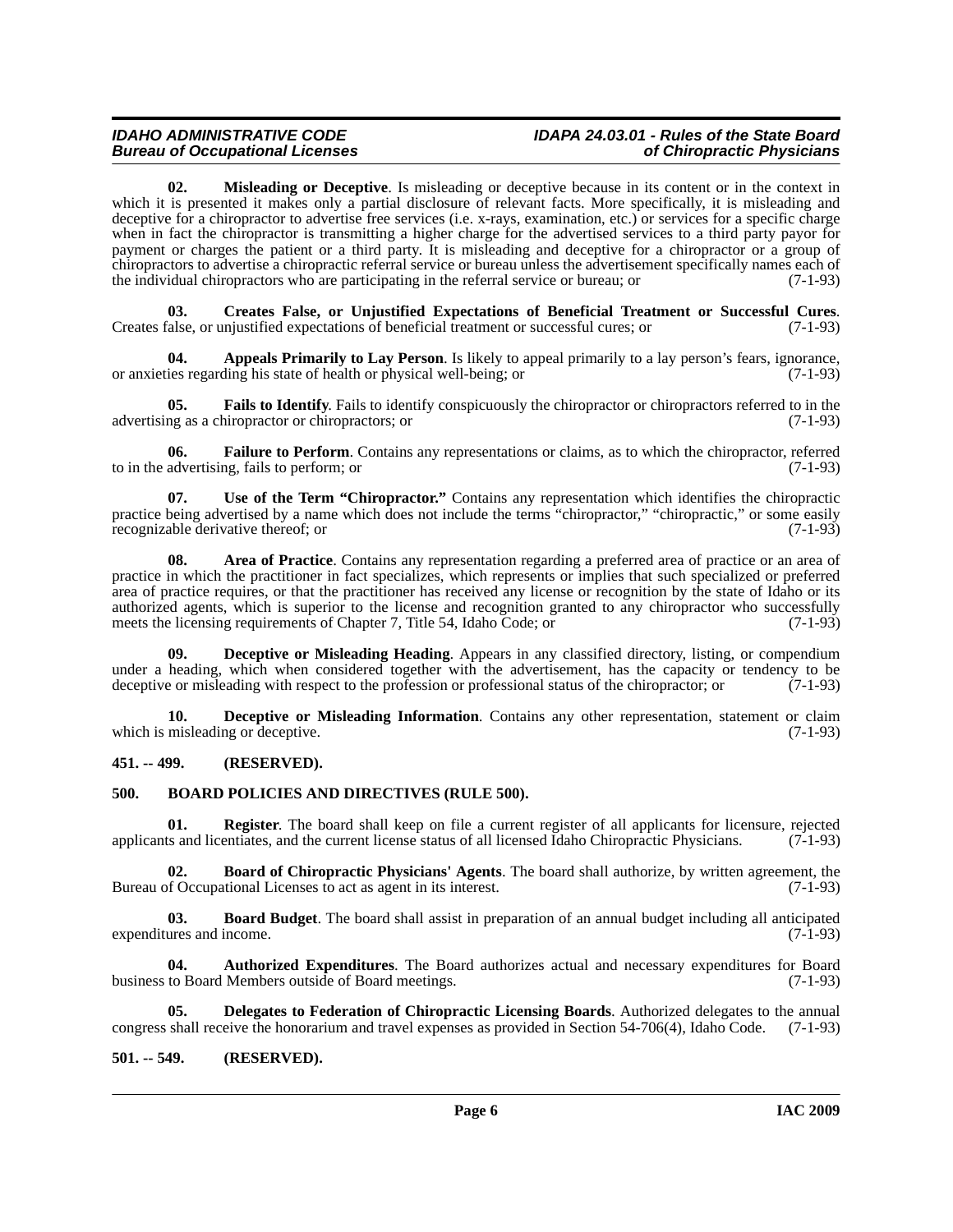### <span id="page-6-4"></span><span id="page-6-0"></span>**550. CHIROPRACTIC ASSISTANTS (RULE 550).**

**01. Definition**. A chiropractic assistant is defined as any individual functioning in a dependent hip with a supervising chiropractic physician in the performance of any chiropractic practice. (7-1-93) relationship with a supervising chiropractic physician in the performance of any chiropractic practice.

<span id="page-6-7"></span>**02.** Chiropractic Physician Responsible and Liable. The chiropractic physician shall be responsible and liable for: (7-1-93) and liable for:  $(7-1-93)$ 

<span id="page-6-3"></span>

|  | a.  | Direct supervision;                                                                                                                   | $(7-1-93)$ |
|--|-----|---------------------------------------------------------------------------------------------------------------------------------------|------------|
|  | b.  | Any acts of the assistant in the performance of chiropractic practice;                                                                | $(7-1-93)$ |
|  |     | Proper training and capabilities of the chiropractic assistant before authorization is given to<br>perform any chiropractic practice. | $(7-1-93)$ |
|  | 03. | Chiropractic Assistant Limitations. A chiropractic assistant shall not:                                                               | $(7-1-93)$ |
|  | a.  | Manipulate articulations;                                                                                                             | $(7-1-93)$ |
|  | b.  | Provide diagnostic results or interpretations to the patient;                                                                         | $(7-1-93)$ |
|  |     | Davida taiptainat palitin to pair aptimt inthone taptamentous farm. the proposalitar Oktobronity                                      |            |

**c.** Provide treatment advice to any patient without instructions from the supervising Chiropractic Physician.  $(7-1-93)$ 

### <span id="page-6-5"></span><span id="page-6-1"></span>**551. CHIROPRACTIC INTERN (RULE 551).**

**01. Definition**. A chiropractic intern is defined as any individual who is qualified to practice as an intern as established by the approved chiropractic college that the individual attends and who will function in a dependent relationship with a supervising chiropractic physician in the performance of chiropractic practice.

(3-15-02)

<span id="page-6-8"></span>

| 02.<br>and liable for: | <b>Chiropractic Physician Responsible and Liable.</b> The chiropractic physician shall be responsible                                             | $(3-15-02)$ |
|------------------------|---------------------------------------------------------------------------------------------------------------------------------------------------|-------------|
| a.                     | Direct personal supervision of the intern;                                                                                                        | $(3-15-02)$ |
| b.                     | Any acts of the intern in the performance of chiropractic practice;                                                                               | $(3-15-02)$ |
|                        | Determining that the intern possesses sufficient training and capabilities before authorization is<br>given to perform any chiropractic practice. | $(3-15-02)$ |
| 03.                    | <b>Chiropractic Intern Limitations.</b> A chiropractic intern shall not:                                                                          | $(3-15-02)$ |

<span id="page-6-6"></span>**a.** Perform any chiropractic practice independently, but must perform all such practice under the rsonal supervision of a licensed Chiropractic Physician; (3-15-02) direct personal supervision of a licensed Chiropractic Physician;

**b.** Provide diagnostic results or interpretations to the patient prior to consultation with the supervising ctic Physician; (3-15-02) Chiropractic Physician;

**c.** Provide treatment advice to any patient without instructions from the supervising Chiropractic Physician. (3-15-02) Physician.  $(3-15-02)$ 

### <span id="page-6-9"></span><span id="page-6-2"></span>**552. TEMPORARY PRACTICE PERMITS (RULE 552).**

When an original application for license or internship is accepted by the board as being fully completed, in accordance with the requirements of the Idaho Chiropractic Physician Law and these Rules, a temporary permit to practice may be issued. (3-15-02)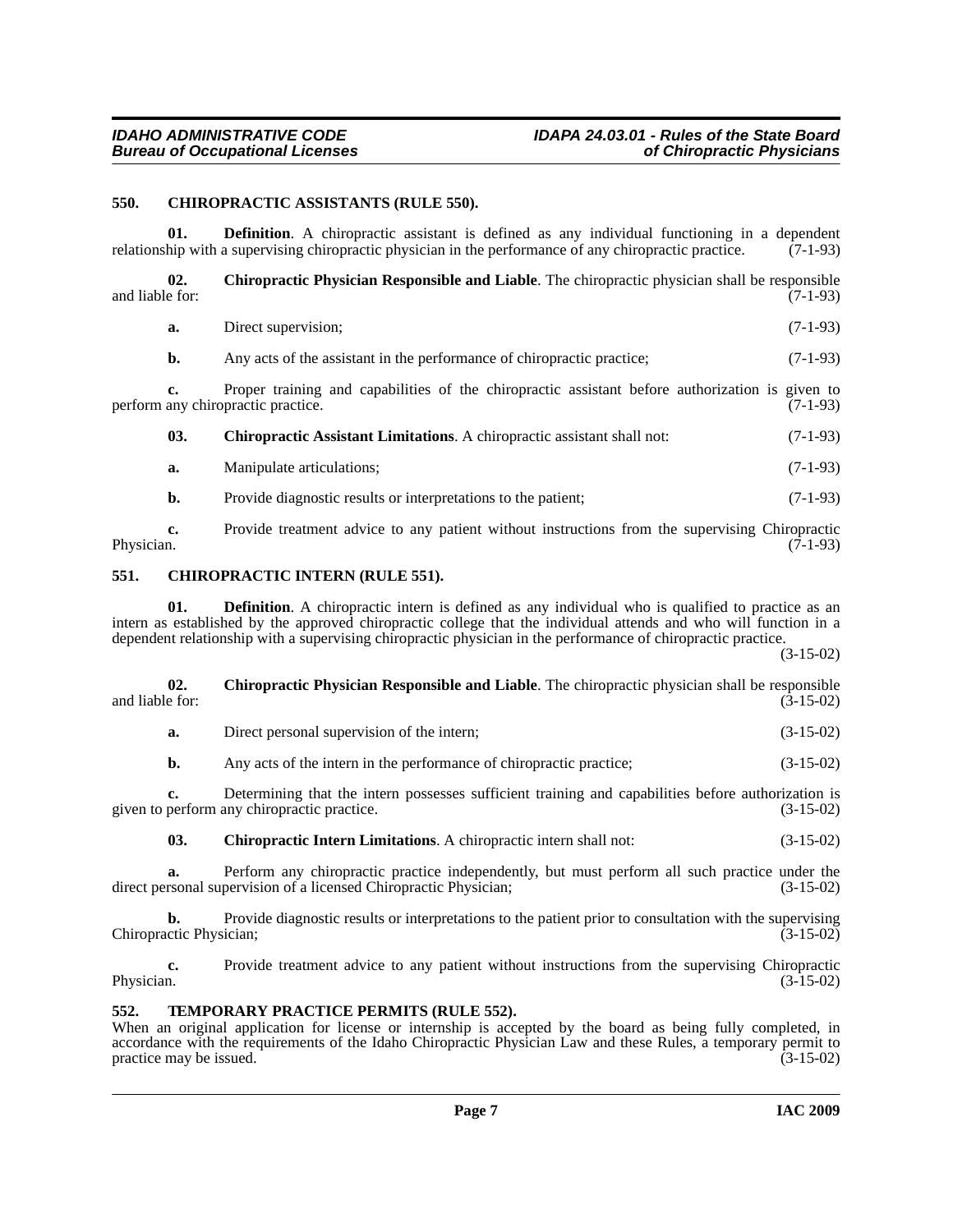**01. Supervision Required**. A permit holder may work only when under the direct personal supervision of a chiropractic physician currently licensed in Idaho. The name, address and signature of the supervising chiropractic physician shall appear on the application. (3-15-02) chiropractic physician shall appear on the application.

<span id="page-7-5"></span>**02. Only One Permit May Be Issued**. Only one (1) permit may be issued under any circumstances to *i*dual. (3-15-02) any individual.

<span id="page-7-8"></span>**03. Validity of Temporary Permits.** Temporary permit to practice will be valid for a period not to exceed twelve (12) months and only: (3-15-02)

**a.** In the case of an applicant for Idaho licensure, until the results of the next scheduled examination have been released. No work permit will be issued to an applicant who has previously failed an examination for licensure in this or any other state, territory, possession, or country. Failure to sit for the scheduled examination will invalidate the work permit and no further permits will be issued. (3-15-02)

**b.** In the case of an intern, until the scheduled date of graduation from an approved school of chiropractic. Upon original application for licensure in Idaho, the intern permit may be extended by the board until the results of the next scheduled examination have been released. (3-15-02)

### <span id="page-7-0"></span>**553. -- 559. (RESERVED).**

### <span id="page-7-7"></span><span id="page-7-1"></span>**560. SUPERVISION OF ATHLETIC TRAINERS.**

Idaho licensed chiropractic physicians who are designated as a directing physician responsible for the supervision of licensed athletic trainers shall comply with all duties and responsibilities of a directing physician as set forth in IDAPA 22.01.10, "Rules for the Licensure of Athletic Trainers to Practice in Idaho," except that designated chiropractic physicians shall not be required to register. (4-11-06)

### <span id="page-7-2"></span>**561. -- 599. (RESERVED).**

### <span id="page-7-4"></span><span id="page-7-3"></span>**600. CHIROPRACTIC PEER REVIEW (RULE 600).**

<span id="page-7-6"></span>**01. Purpose and Composition of Peer Review Committee**. There is hereby established a Peer Review Committee, the members of which will function at the will of the Idaho State Board of Chiropractic Physicians. (7-1-98) Physicians.  $(7-1-98)$ 

**a.** The purpose of the Peer Review Committee is to review those matters relative to the appropriateness, quality, utilization, and cost of chiropractic care in the state of Idaho. (7-1-98)

**b.** The Committee will be comprised of a chairman and a minimum of five (5) members, all of whom will be appointed by the members of the Board, and all of whom will serve at the pleasure of the Board. They may be removed from the Committee by vote of the Board, at any time, without cause. (7-1-98)

**c.** The Board will appoint one (1) of its members to act as a liaison between the Board and the Committee. This liaison will serve at the pleasure of the Board and may be removed by the Board, at any time, without cause. (7-1-98) without cause.

### **02. Definitions**. (7-1-98)

**a.** "Board" means the Idaho State Board of Chiropractic Physicians. (7-1-98)

**b.** "Patient" means an individual who has received treatment from an Idaho licensed chiropractor, or who has received treatment under the supervision or direction of an Idaho licensed chiropractor, which treatment is within the scope of practice for a chiropractor within the state of Idaho. (7-1-98)

**c.** "Peer Review" means an evaluation performed by members of the Committee, which review will include the appropriateness, quality, utilization, and cost of chiropractic services and ethical performance of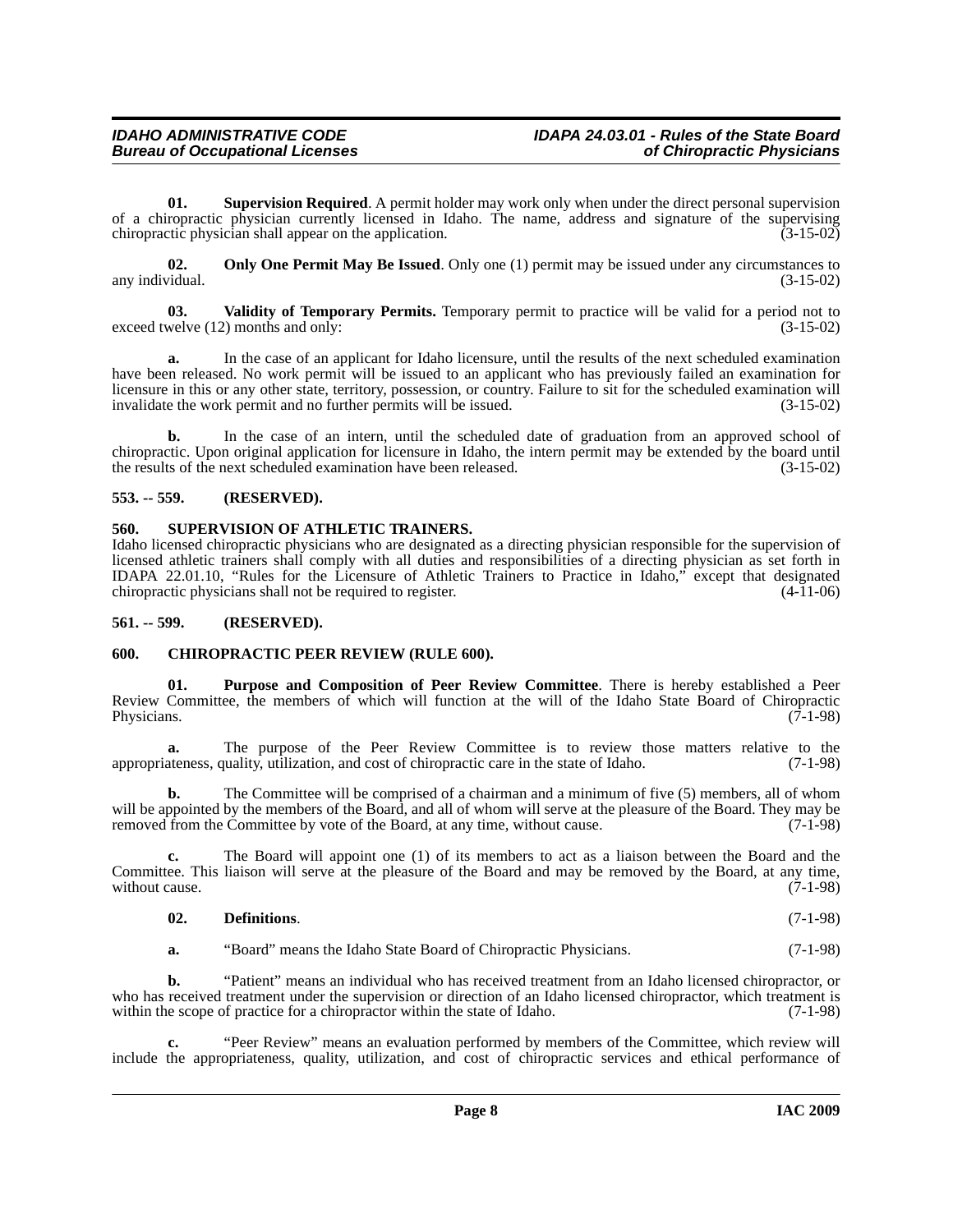chiropractic care. (7-1-98)

**d.** "Peer Review Committee Members" shall mean those individuals appointed by the Board to serve on the Peer Review Committee. (7-1-98)

**e.** "Individual Reviewers" means those individual members of the Committee who are designated by man of the Committee to conduct a peer review evaluation of any particular matter. (7-1-98) the chairman of the Committee to conduct a peer review evaluation of any particular matter.

### <span id="page-8-0"></span>**03. Committee Criteria**. (7-1-98)

**a.** Requirements for Membership: To be considered for appointment to the Committee, an applicant  $\overline{(7-1-98)}$  shall:

i. Hold a current Idaho license to practice chiropractic, which license is in good standing and which has never been the subject of a formal disciplinary action in any jurisdiction; (7-1-98)

ii. Be actively engaged in the practice of chiropractic for the past four (4) years, with the most recent two (2) of those years having been spent in Idaho. (7-1-98)

iii. Obtain such peer review training as may be required by the Board. (3-15-02)

**b.** Appointment Process: Each year the Board will notify all Idaho licensed chiropractors of the nod deadlines by which they may self-submit for membership on the Committee. (7-1-98) process and deadlines by which they may self-submit for membership on the Committee.

i. The submissions will be maintained on file for one (1) year; after which time they will be discarded notice to the applicants.  $(7-1-98)$ without notice to the applicants.

ii. The Board will notify those individuals who are named to the Committee of their appointment. (7-1-98)

**c.** Limitations of Peer Review Committee Members. While serving on the Peer Review Committee, a shall not: (7-1-98) member shall not:

i. Solicit to do independent medical examinations and/or reviews for insurance companies, attorneys or other third parties;

ii. Utilize any designation or other reference to Committee membership on any advertisement, including telephone book, office, letterhead, or any other place. (7-1-98)

**d.** Reimbursement: Committee members will be afforded expense reimbursement in accordance with state employee travel regulations upon Board approval. (7-1-98)

### <span id="page-8-2"></span>**04. Standards**. (7-1-98)

a. In conducting any review, the Committee will utilize the Guidelines for Chiropractic Quality Assurance and Practice Parameters, Proceedings of the Mercy Center Consensus Conference, and Procedural/ Utilization Facts, Chiropractic/Physical Therapy Treatment Standards, a Reference Guide, 6th Edition, Robert E. Olson, D.C. (3-30-07)

**b.** The reviewing chiropractors will be expected to utilize their own experience and other reference sources in ascertaining the reasonableness and appropriateness of care provided. (7-1-98)

**05. Who May Utilize the Services of the Committee**. A request for peer review may be submitted to the Committee by a patient, the patient's legal representative, an insurer or other third-party payor or health care<br>provider, or the treating chiropractic physician. (7-1-98) provider, or the treating chiropractic physician.

<span id="page-8-3"></span><span id="page-8-1"></span>**06. Form of Request**. A request for peer review must be submitted to the Committee on forms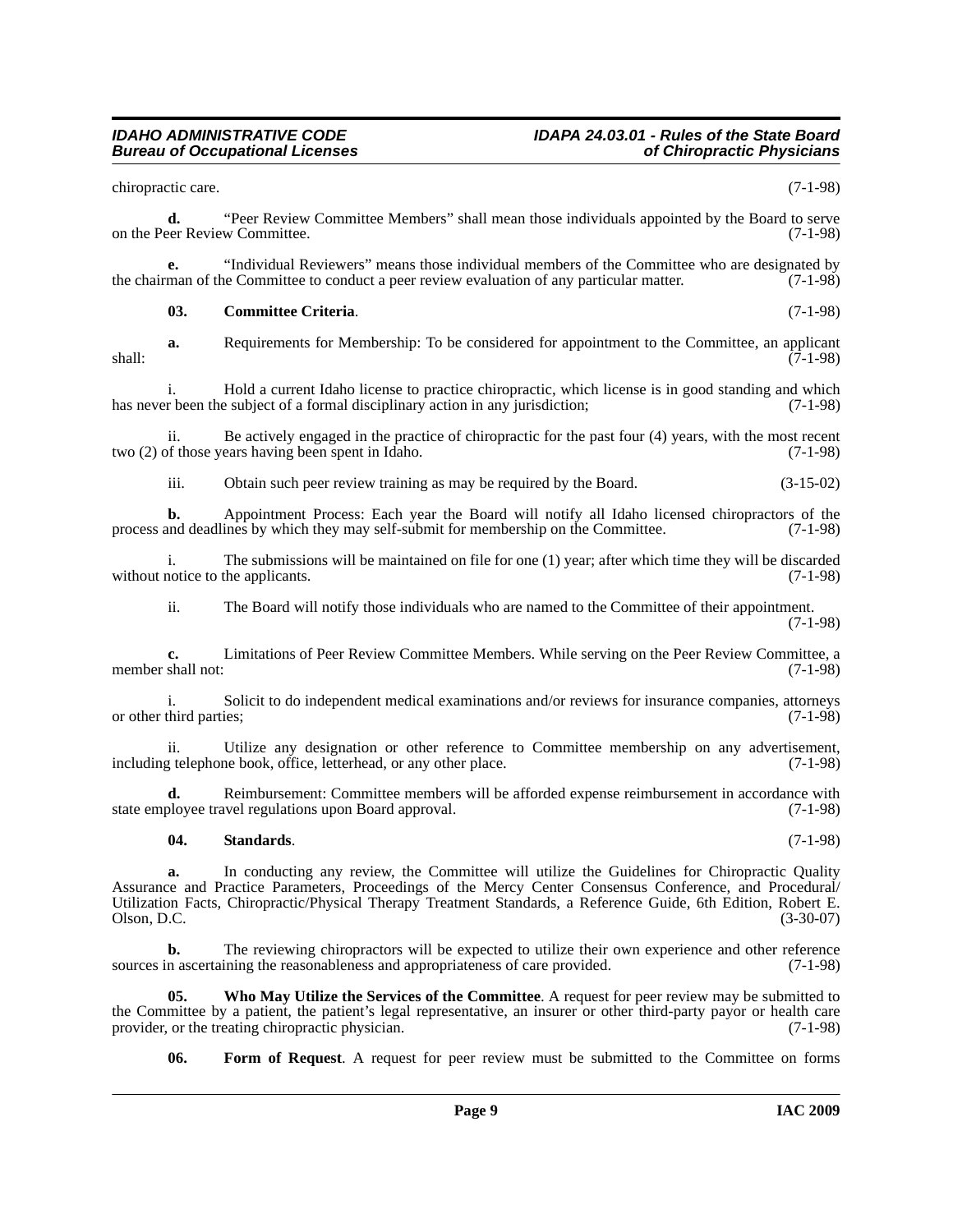| available from the Board offices. |                                                              | $(7-1-98)$ |
|-----------------------------------|--------------------------------------------------------------|------------|
|                                   | <b>Fees for Review.</b> The following fees will be assessed: | $(7-1-98)$ |
|                                   |                                                              |            |

<span id="page-9-2"></span>**a.** If review is requested by a patient: no charge. (7-1-98)

**b.** If review is requested by a treating physician, an insurer or third party provider: (7-1-98)

i. One hundred twenty-five dollars (\$125) for a review of claims in the amount of one thousand dollars (\$1,000) or less; (3-30-01)

ii. Two hundred fifty dollars (\$250) for a review of claims in the amount of one thousand one dollars or more and not exceeding three thousand dollars (\$3,000); (3-30-01)  $($1,001)$  or more and not exceeding three thousand dollars  $($3,000)$ ;

iii. Three hundred fifty dollars (\$350) for a review of claims in the amount of three thousand one dollars (\$3,001) or more; (3-30-01)

**c.** Payment for reviews by the insurer or third-party provider is required prior to implementation of any review process. (7-1-98)

### <span id="page-9-3"></span>**08. Procedures for Review**. (7-1-98)

**a.** All reviews will be blind reviews. The identity of the patient, treating physician, and any insurer or third-party payor for the services will be unknown to the individual reviewers.

**b.** Peer review will be conducted only upon request. The opportunity for participation in the review will be made available to the non-requesting party or parties. With the exception of the treating chiropractic physician, there is no requirement of participation in the peer review process. (7-1-98) physician, there is no requirement of participation in the peer review process.

Reviews will be conducted by three (3) individual reviewers, to be chosen from the membership of the chairman. (7-1-98) the Committee by the chairman.

The individual reviewers will conduct their evaluation, reach an agreement as to the outcome, and report that outcome to the chairman. If any of the parties desire to appeal this decision, they may within sixty (60) days of the decision notify the chairman who will appoint one (1) new reviewer to conduct an evaluation and report the outcome to the chairman. There will be no further rights to appeal. Decisions of the individual reviewer will not be subject to challenge. (4-11-06)

**e.** The chairman will provide regular reports to the Board liaison. If it is the opinion of the reviewers that a licensed chiropractic physician has violated any of the laws and rules governing continued licensure, the Committee chairman will notify the Board liaison, immediately. The liaison will then refer the matter for further investigation and potential disciplinary action by the Board. (7-1-98)

### <span id="page-9-0"></span>**601. RULEMAKING HISTORY PRIOR TO JULY 1, 1993 (RULE 601).**

Supersedes Rules adopted September 7, 1977 Authority Chapter 7, Title 54, Idaho Code, July 1, 1980 Adopted Under Emergency Provisions, June 10, 1982 Final Adoption, August 21, 1982 As Amended December 21, 1987 Effective January 11, 1988 Adopted Under Emergency Provisions, March 29, 1993 Adopted Under Temporary Provisions, July 1, 1997 (7-1-98)

<span id="page-9-1"></span>**602. -- 999. (RESERVED).**